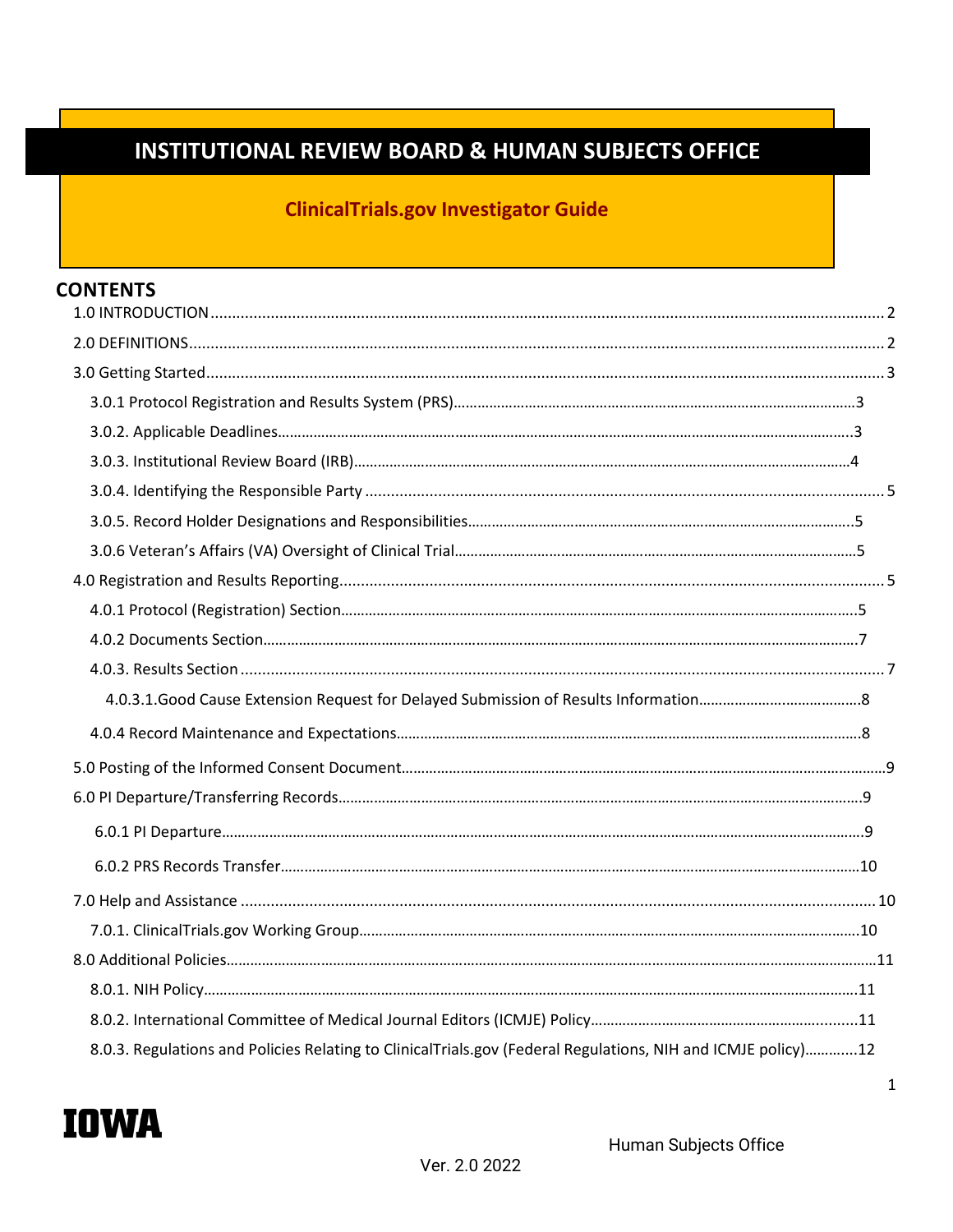### <span id="page-1-0"></span>**1.0 INTRODUCTION**

ClinicalTrials.gov is a public database of clinical trial and related research information. The purpose of ClinicalTrials.gov is to provide easily accessible information on clinical trials for the public. The Food and Drug Association Modernization Act of 1997 (FDAMA) required the creation of a public site for storing and reporting of information about federally or privately funded clinical trials. In 2000, The National Libraries of Medicine (NLM) at the National Institute of Health (NIH) responded to this call by creating a publicly available website called ClinicalTrials.gov. In 2005, the International Committee of Medical Journal Editors (ICMJE) adopted a [policy](#page-10-0) that began requiring trial registration as a condition of publication in ICMJE peerreviewed journals. Registration requirements with ClinicalTrials.gov were expanded in 2007, including many more types of trials, expanded trial information, and the submission of summary results (including adverse events) as part of the Food and Drug Association Amendments Act (FDAAA 801). In 2017, a final rule (42 CFR 11) regarding clinical trial registration and results reporting took effect. This update expanded the definition of clinical trials which are required to register, known as Applicable clinical trials (ACT), and further specified the penalties for non-compliance with the regulations.

In 2017, NIH adopted its own, separate [policy](#page-10-0) regarding NIH-funded clinical trials. All NIH-funded clinical trials are required to register and report results on ClinicalTrials.gov under the policy. NIH further revised its definition of 'clinical trial' by indicating that any intervention with prospective assignment where the primary purpose is to evaluate the effect of the intervention on a health, biomedical, or behavior-related outcome would be considered a clinical trial. This clinical trial definition differs from FDAAA 801 in that a drug or device is not required to be considered a clinical trial. In order to facilitate compliance with these federal regulations, the University of Iowa provides education and assistance to investigators through a ClinicalTrials.gov working group. In addition, the University of Iowa Human Subjects Office facilitates in the registration of clinical trials and monitoring of ClinicalTrials.gov record.

### <span id="page-1-1"></span>**2.0 DEFINITIONS**

**42 CFR 11** – Code of Federal Regulations requiring clinical trial registration and results submission

**42 U.S.C 281(j)** – United States Code Public Health and Welfare service regarding National Research Institutes.

**ACT** – Applicable Clinical Trial

**ClinicalTrials.gov** – Public database of clinical trial information created in 2000 as a result of the 1997 Food and Drug Administration Modernization Act (FDAMA)

**FDAMA** - Food and Drug Administration Modernization Act of 1997

**FDAAA 801** - Food and Drug Administration Act of 2007

**Final Rule** – Update to FDAAA 801 expanding definitions of Applicable Clinical Trials and revising penalties of noncompliance

**ICMJE** - International Committee of Medical Journal Editors

**IDE** – Investigational Device Exemption

**IND** – Investigational New Drug

**IRB** – Institutional Review Board

**NCT number** – National Clinical Trials number assigned when the record is published for the first time

**NIH** – National Institutes of Health

**PRS** - Protocol Registration and Results System; where information published on ClinicalTrials.gov is entered

**Record Owner -** Person responsible for entering data in ClinicalTrials.gov PRS record

**Responsible Party** – Person or entity responsible for the oversight of a clinical trial and its records.

**RO** – Record Owner

**RP** – Responsible Party

**Sponsor** – Person or entity that initiates the clinical trial protocol.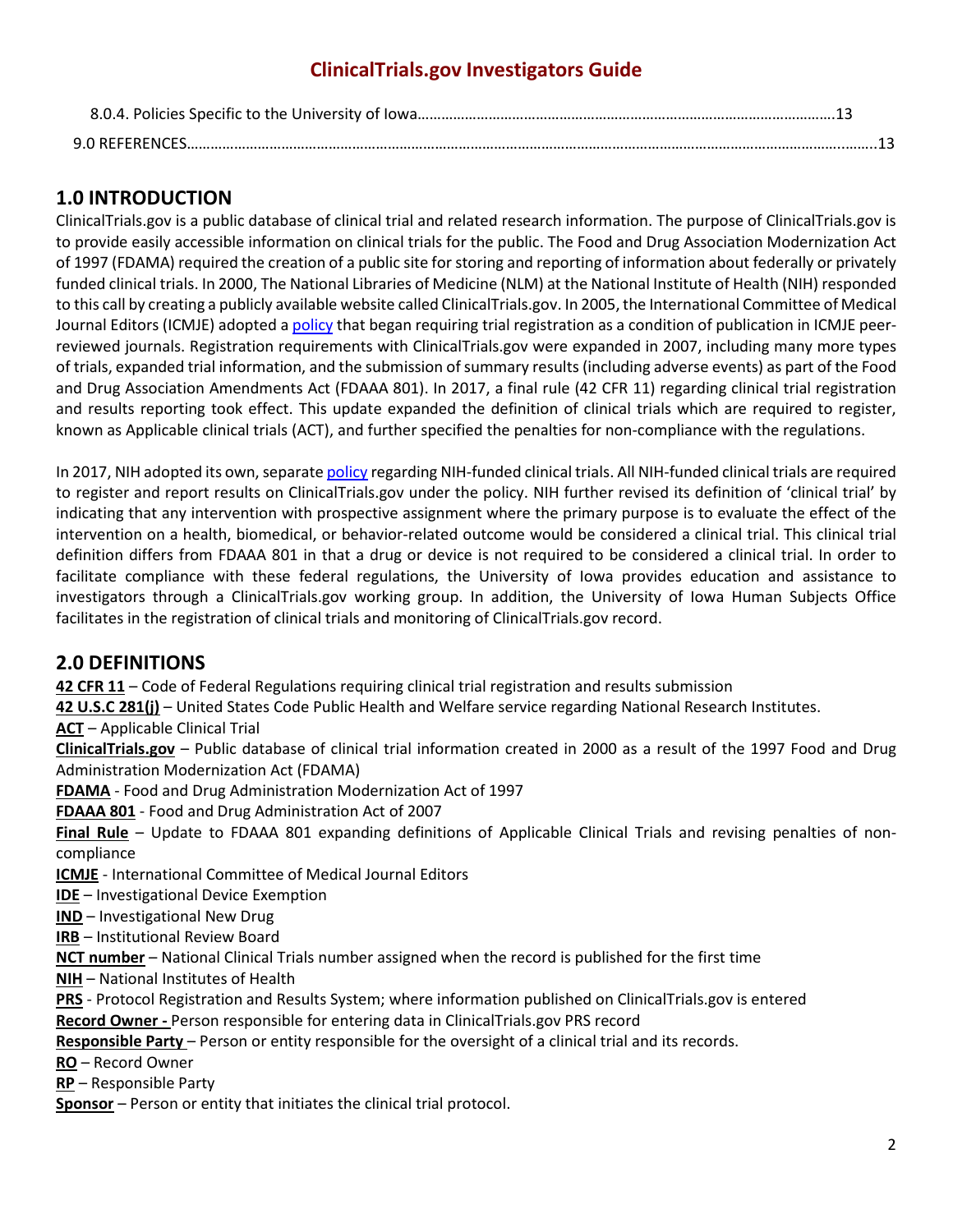**Sponsor-Investigator** – an individual who both initiates and conducts, alone or with others, a clinical investigation, i.e., under whose immediate direction the test article is administered or dispensed to, or used involving, a subject. The term does not include any person other than an individual, e.g., corporation or agency. [21 CFR § 50.3]

**UI** – University of Iowa **VA** – Veteran's Affairs

### <span id="page-2-0"></span>**3.0 Getting Started**

Any study may register on ClinicalTrials.gov, not just ACTs or other clinical trials. However, investigators must know when reporting requirements apply, to assure that all required registrations are completed. To help make this determination, the Human Subjects Office provides multiple [tools](https://hso.research.uiowa.edu/clinicaltrialsgov) to assist investigators - including a guide on [Getting Started.](https://hso.research.uiowa.edu/sites/hso.research.uiowa.edu/files/ClinicalTrials.gov%20Checklist.pdf) While the IRB will formally determine whether a study meets the definition of an ACT, investigators can evaluate this determination at any time using the [ClinicalTrials.gov Checklist,](https://hso.research.uiowa.edu/sites/hso.research.uiowa.edu/files/ClinicalTrials.gov%20Checklist.pdf) a tool reviewed and evaluated by a [ClinicalTrials.gov Working Group](#page-9-0)  [Departmental Liaison](#page-9-0) in conjunction with the Principal Investigator (PI). The HawkACT Determination Form can also be provided to the IRB if the investigator seeks to provide feedback on the formal ACT determination. One-on-one help for an individual or group can also be requested of a ClinicalTrials.gov Working Group Departmental Liaison by completing a [Help Request Form.](https://workflow.uiowa.edu/entry/test/new/5603)

#### <span id="page-2-1"></span>3.0.1 Protocol Registration and Results System (PRS)

To register a study or report results, investigators must use th[e Protocol Registration and Results System \(PRS\).](http://register.clinicaltrials.gov/) To access the PRS, investigators should navigate to [https://register.clinicaltrials.gov](https://register.clinicaltrials.gov/) in their web browser. Registration in the University of Iowa's PRS account for ClinicalTrials.gov requires a username and password. The username can be obtained by contacting the PRS Administrator a[t ct-gov@uiowa.edu.](mailto:ct-gov@uiowa.edu.Once) Once the account is created and investigators login for the first time, they will set a password. This password should not be shared with other users and does not require a periodic update. If a password is forgotten or needs to be reset, investigators can do so by selecting the 'reset' link in the PRS system, or by contacting the PRS administrator.

When requesting initial access from the PRS administrator, investigators should provide the name of the Responsible Party (RP), a Record Owner (RO) who will enter the data (if this is not the RP), and their department. By default, the person who starts the record will be named the RO. If an investigator would ever like to change the Record Owner designation, they should contact the PRS administrator. A PRS account can typically be created within 1-2 business days. Once an investigator is registered, they will receive an email detailing how to login and they will have access to this account as long as they are a UI investigator.

#### <span id="page-2-2"></span>3.0.2. Applicable Deadlines

Federal regulations (FDAAA 801; 42 CFR 11) require registration within 21 days of enrollment of the first subject, but some funding agencies and journals have [different requirements.](#page-10-0) Researchers should become familiar with specific deadline requirements related to their study. Additional information can also be found on the [Human Subjects Office website.](https://hso.research.uiowa.edu/clinicaltrialsgov) ClinicalTrials.gov records must be updated anytime significant changes are made to the protocol, and/or verified by the RP that the record is up to date at least once per year, even if nothing has changed. The University of Iowa IRB will facilitate in completing these changes by notifying investigators of the need to update their record when a modification is submitted to the IRB, and at the time of Continuing Review. Below is the timeline for updates to a record:

| Table 1. Deadlines for Updating Key Data Elements per Federal Law (42 CFR §11) |                                                                                                                                                                                                                                                        |  |  |  |
|--------------------------------------------------------------------------------|--------------------------------------------------------------------------------------------------------------------------------------------------------------------------------------------------------------------------------------------------------|--|--|--|
| Data Element                                                                   | <b>Deadline for Updating</b><br>(i.e., not later than the Specified Date)                                                                                                                                                                              |  |  |  |
| <b>Study Start Date</b>                                                        | 21 calendar days after the first subject is enrolled                                                                                                                                                                                                   |  |  |  |
| <b>Overall Recruitment Status</b>                                              | 30 calendar days after a change in overall recruitment status<br>If the overall recruitment status is changed to "suspended,"<br>$\bullet$<br>"terminated," or "withdrawn," the Why Study Stopped data element<br>must be updated at that time as well |  |  |  |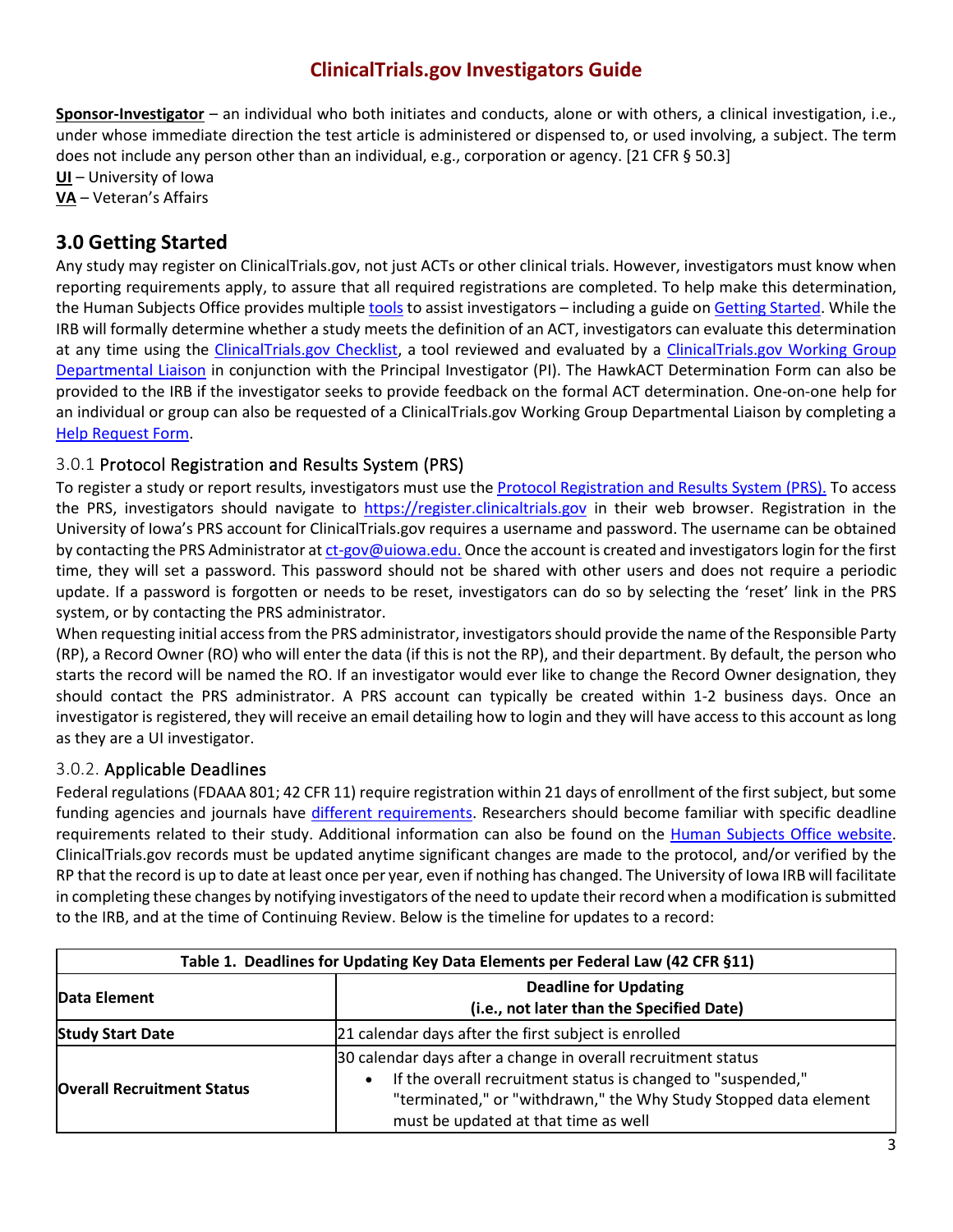| Table 1. Deadlines for Updating Key Data Elements per Federal Law (42 CFR §11)                |                                                                                                                                                                                                                       |  |  |  |
|-----------------------------------------------------------------------------------------------|-----------------------------------------------------------------------------------------------------------------------------------------------------------------------------------------------------------------------|--|--|--|
| Data Element                                                                                  | <b>Deadline for Updating</b><br>(i.e., not later than the Specified Date)                                                                                                                                             |  |  |  |
| <b>IRB Approval Status</b>                                                                    | 30 calendar days after a change in status                                                                                                                                                                             |  |  |  |
| <b>Primary Completion Date</b>                                                                | 30 calendar days after the clinical trial reaches its actual primary completion<br>ldate                                                                                                                              |  |  |  |
| <b>Enrollment</b>                                                                             | At the time the primary completion date is changed to "actual," the actual<br>number of participants enrolled must be submitted                                                                                       |  |  |  |
| <b>Study Completion Date</b>                                                                  | 30 calendar days after the clinical trial reaches its actual study completion date                                                                                                                                    |  |  |  |
| <b>Responsible Party, by Official Title</b>                                                   | 30 calendar days after a change in the Responsible Party or the official title of<br>the Responsible Party                                                                                                            |  |  |  |
| <b>Responsible Party Contact Information</b>                                                  | 30 calendar days after a change in the Responsible Party or the contact<br>information for the Responsible Party                                                                                                      |  |  |  |
| Device Product not Approved or<br><b>Cleared by US FDA</b>                                    | 15 calendar days after a change in approval or clearance status has occurred                                                                                                                                          |  |  |  |
| <b>Record Verification Date</b>                                                               | Any time the Responsible Party reviews the complete set of submitted clinical<br>trial information for accuracy and not less than every 12 months, even if no<br>other updated information is submitted at that time. |  |  |  |
| <b>Good Cause Extension Request for</b><br>Delayed submission of Result<br><b>Information</b> | Prior to the date, that the results information submission is due (1 year from<br>the study's Primary Completion Date)                                                                                                |  |  |  |

#### <span id="page-3-0"></span>3.0.3. Institutional Review Board (IRB)

Investigators are strongly encouraged to submit their Institutional Review Board (IRB) application prior to initiating the ClinicalTrials.gov record, as the IRB will assist in the registration process. However, there is no requirement for the order in which these forms must be submitted. IRB approval of a New Project Application may be delayed until the ClinicalTrials.gov record has been created for UI investigator-initiated clinical trials.

To begin, an ACT determination must be made so that application of the registration requirement can be assessed. The IRB will make this determination using th[e ACT Checklist,](https://prsinfo.clinicaltrials.gov/ACT_Checklist.pdf) but investigators can also use the [HawkACT Determination Form](https://hso.research.uiowa.edu/sites/hso.research.uiowa.edu/files/HawkACT%20Determination%20Form.pdf) to provide the IRB with the investigator's rationale on the ACT determination. The form can also be used to evaluate an ACT determination before it is reviewed by the IRB. The from is reviewed by a ClinicalTrials.gov Working Group member, which is helpful when applying for federal funding.

For studies evaluating a drug, device, or biologic, the PRS administrator communicates with the IRB regarding the determination of an ACT. The IRB has been assigned the authority to make a determination of whether the research study meets the criteria to be an ACT requiring registration on ClinicalTrials.gov. The determination is communicated via the IRB meeting minutes. When the ACT determination is made and an investigator is required to register the study, a required action is made to enter the NCT number into the HawkIRB application. As part of ongoing review, the IRB will evaluate the compliance and status of your record with each IRB modification or continuing review submission. If the ClinicalTrials.gov PRS record is not up to date when submitting to the IRB, a required action may be made to set a meeting with a ClinicalTrials.gov Working Group Member so that the issues can be addressed. Once the meeting is set, the required action from the IRB is considered met.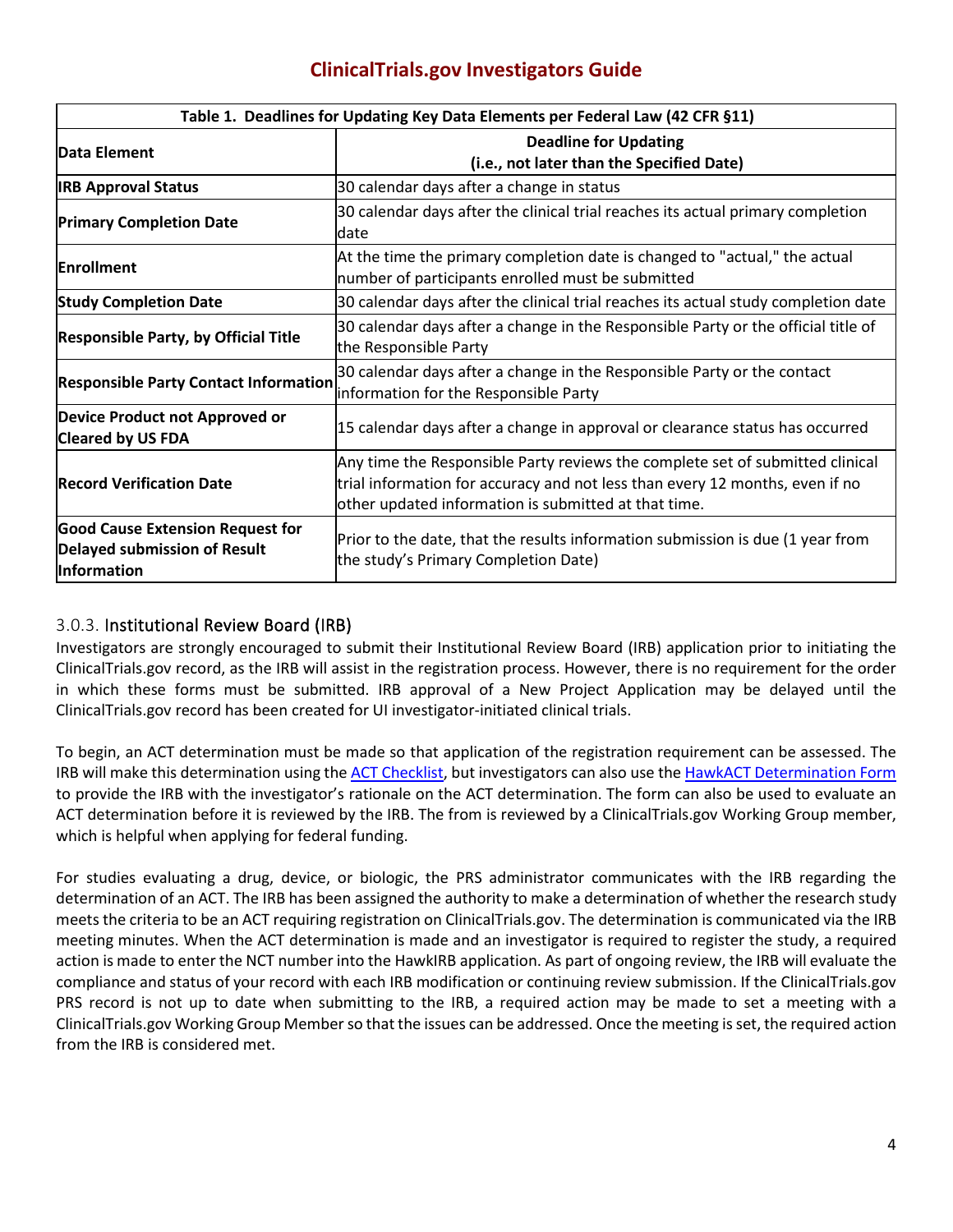#### <span id="page-4-0"></span>3.0.4. Identifying the Responsible Party

The IRB must decide who is responsible for registering the study – a sponsor or the investigator. The initiator of the study protocol is considered the 'sponsor' of the study. If this initiator is a University of Iowa (UI) investigator, he/she would be considered a Sponsor-investigator and required to register and report results on ClinicalTrials.gov. If an industry or investigator from another institution initiated the study, that sponsor would be responsible for registering and reporting results and should provide the registered NCT number to the research team. The IRB will not make an ACT determination for studies sponsored outside of UI.

#### <span id="page-4-1"></span>3.0.5. Record Holder Designations and Responsibilities

There are two primary designations in each PRS record: The Record Owner (RO) and the Responsible Party (RP). Each role can be fulfilled by a single Principal Investigator (PI), or the RO designation can be granted to a member of the research team. The PRS record also allows for additional parties to be granted access via an 'Access List.' The Access List should only be used to grant access to the record to individuals who would require it, such as a statistician. PI's are encouraged not to add multiple team members to this list for the purpose of updating the record.

- **Responsible Party** is defined as the person or entity that initiated the protocol. Also called the 'Sponsor' of the study, this party is responsible for the content and compliance of the PRS record. The Responsible Party must assure that the record is kept up to date, and that changes to the study are reported within the specified time frame which is typically within 30 days of the change. The Responsible Party is also liable for the penalties of non-compliance, along with the Responsible Party's institution.
- **Record Owner** is defined as the person responsible for entering data into the record. This person should have a working knowledge of the data they enter and are often listed as a primary or back-up contact in the study record. By default, the person who stars the record is named the RO.

#### <span id="page-4-2"></span>3.0.6 Veteran's Affairs (VA) Oversight of Clinical Trials

For IRB-03 studies where the Veteran's Affairs (VA) institution is the primary study location or coordinating center of a study (listed in VII.A.10 of the IRB application), the study must be registered under the VA per their registration policy. Currently, the VA is requiring investigators who need to register at ClinicalTrials.gov under their institution to create and maintain their own institutional account in the PRS for any records where the VA is the lead site. Accounts can be created by emailing a request to register@clinicaltrials.gov. Any study with both an IRB 01 and an IRB 03 application for the same study should look to VII.A.10 to identify which institution, the VA or UI, is the coordinating center of the study. Questions can be directed t[o suzanne.kieffer@va.gov.](mailto:suzanne.kieffer@va.gov)

#### <span id="page-4-3"></span>4.0 **Registration and Results Reporting**

The PRS consists of 3 sections: The Protocol (or Registration) Section, the Study Documents Section, and the Results Section. Each section is broken down into individual modules which can be opened and edited. The Results section is only required to be completed for Applicable Clinical Trials. **Additional information can be found by clicking on links in blue.**

#### <span id="page-4-4"></span>4.0.1 **Protocol (Registration) Section**

The registration portion of your record. You will describe the study through the various modules presented. Detailed help on completing this section can be found on th[e public site.](https://prsinfo.clinicaltrials.gov/definitions.html)

#### **[Study Identification](https://register.clinicaltrials.gov/prs/app/template/help%2CHelpSingleModule.vm?module=Identification&uid=U0003GLD&ts=5&cx=v0xtw8)**

Indicate your study title and a brief title. The brief title should be written in lay language. Other relevant information about the identification of the study such as study IDs and acronyms.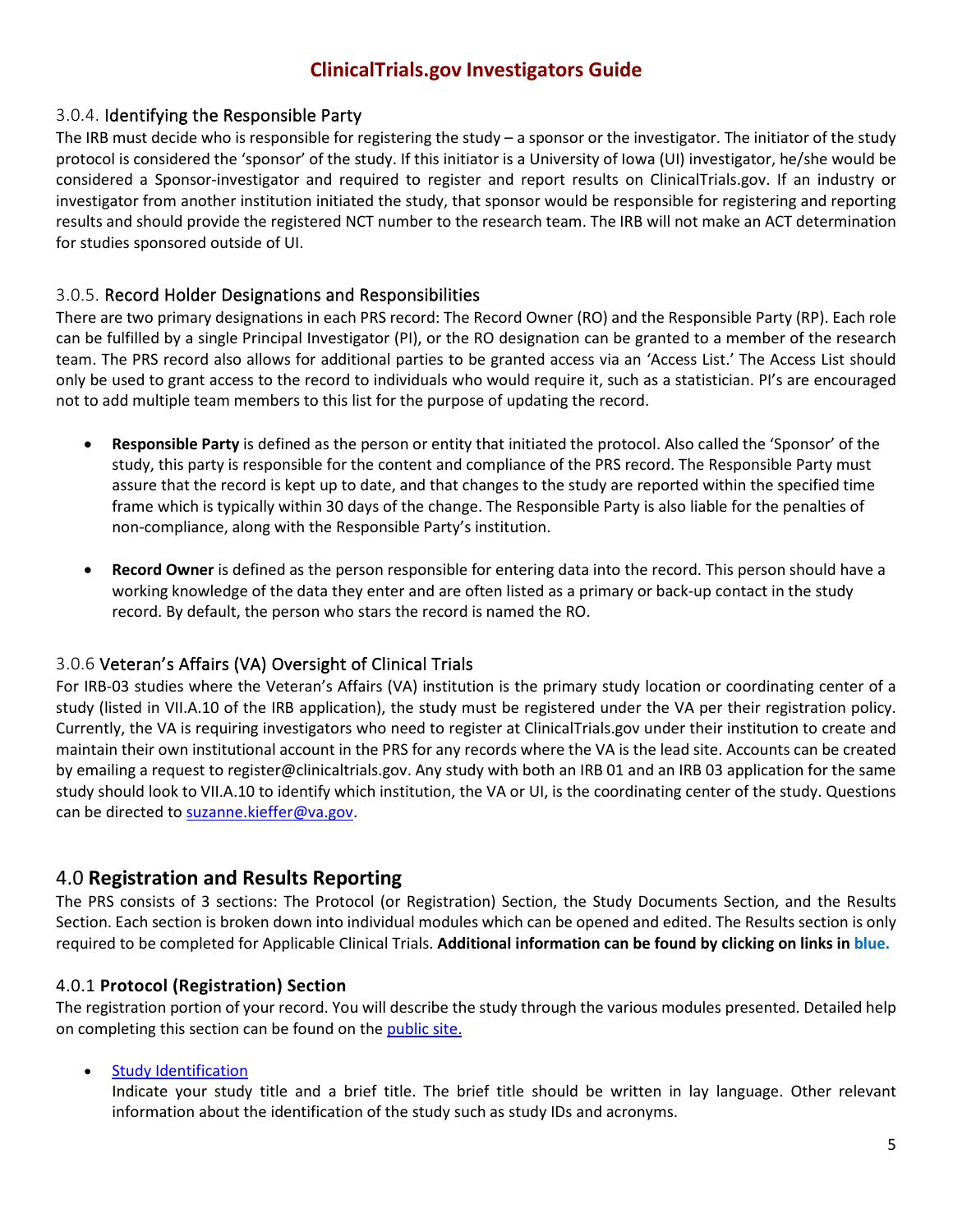The 'Unique Protocol ID' must list your HawkIRB number (digits only).

• [Study Status](https://register.clinicaltrials.gov/prs/app/template/help%2CHelpSingleModule.vm?module=StudyStatus&uid=U0003GLD&ts=5&cx=42r66v)

This section lists relevant study dates and marks the last date the Responsible Party verified the content of the record. Information on the study status, start date, and completion dates is collected.

#### • [Sponsor/Collaborators](https://register.clinicaltrials.gov/prs/app/template/help%2CHelpSingleModule.vm?module=Sponsors&uid=U0003GLD&ts=5&cx=dw66b)

Responsible Party information will be identified here. Investigators should select 'Sponsor-investigator' as the Responsible Party type, unless otherwise directed by the PRS administrator. For studies using an Investigational New Drug (IND) product which is registered by a PI who is not the sponsor-investigator of the study, contact the PRS administrator at [ct-gov@uiowa.edu.](mailto:ct-gov@uiowa.edu)

• [Oversight](https://register.clinicaltrials.gov/prs/app/template/help%2CHelpSingleModule.vm?module=Oversight&uid=U0003GLD&ts=5&cx=-1c083f)

IRB information will be identified here, as well as information on the FDA regulated drug or device product. The UI IRB information should be listed as:

Board Name: IRB-01 Board Affiliation: University of Iowa Phone: 319-335-6564 Email: irb@uiowa.edu Address: Human Subjects Office/IRB Hardin Library, Office 105

600 Newton Road Iowa City, IA 52242-1098

• [Study Description](https://register.clinicaltrials.gov/prs/app/template/help%2CHelpSingleModule.vm?module=Description&uid=U0003GLD&ts=5&cx=-3gcm6g)

A detailed and brief description of the study. The brief description should use lay language.

• [Conditions](https://register.clinicaltrials.gov/prs/app/template/help%2CHelpSingleModule.vm?module=Conditions&uid=U0003GLD&ts=5&cx=visan6)

Conditions/diseases studied will be selected. Keywords can also be identified. This information is used by the search function on the public site.

- Study Design:
	- o **[Interventional Study Design](https://register.clinicaltrials.gov/prs/app/template/help%2CHelpSingleModule.vm?module=IntStudyDesign&uid=U0003GLD&ts=5&cx=-htygny)**

Participants are assigned prospectively to an intervention or interventions according to a protocol to evaluate the effect of the intervention(s) on biomedical or other health related outcomes. Using a drug or device in subjects outside of standard care treatment will always be considered interventional.

o [Observational Study Design](https://register.clinicaltrials.gov/prs/app/template/help%2CHelpSingleModule.vm?module=ObsStudyDesign&uid=U0003GLD&ts=5&cx=-2z447j)

Studies in human beings in which biomedical and/or health outcomes are assessed in pre-defined groups of individuals. Participants in the study may receive diagnostic, therapeutic, or other interventions, but the investigator does not assign specific interventions to the study participants. This includes when participants receive interventions as part of routine medical care, and a researcher studies the effect of the intervention.

#### • [Arms/Groups and Interventions](https://register.clinicaltrials.gov/prs/app/template/help%2CHelpSingleModule.vm?module=ArmsGroupsInterventions&uid=U0003GLD&ts=5&cx=-s68vmb)

Detailed information about the study arms (displayed on the site in rows) and interventions (displayed on the site in columns)

• [Outcome Measures](https://register.clinicaltrials.gov/prs/app/template/help%2CHelpSingleModule.vm?module=OutcomeMeasures&uid=U0003GLD&ts=5&cx=3dozpf)

The primary purpose for conducting the clinical trial. Information should be specific (e.g., effect being measured, scale or tool used, grades of the scale, etc.) Secondary outcomes can also be listed. For ACTs or NIH funded clinical trials, any primary or secondary outcome must have results reported.

• [Eligibility](https://register.clinicaltrials.gov/prs/app/template/help%2CHelpSingleModule.vm?module=Eligibility&uid=U0003GLD&ts=5&cx=5jwtu1)

Information about the subjects being accepted in the study and any inclusion/exclusion criteria should be listed. This information is relevant to subjects using the site as a recruitment tool.

• [Contacts/Locations](https://register.clinicaltrials.gov/prs/app/template/help%2CHelpSingleModule.vm?module=ContactsLocations&uid=U0003GLD&ts=5&cx=-sejh4p) Primary contacts from the coordinating center, as well as a list of each site involved in the study.

• [IPD Sharing Statement](https://register.clinicaltrials.gov/prs/app/template/help%2CHelpSingleModule.vm?module=IPDSharing&uid=U0003GLD&ts=5&cx=q5mrmx)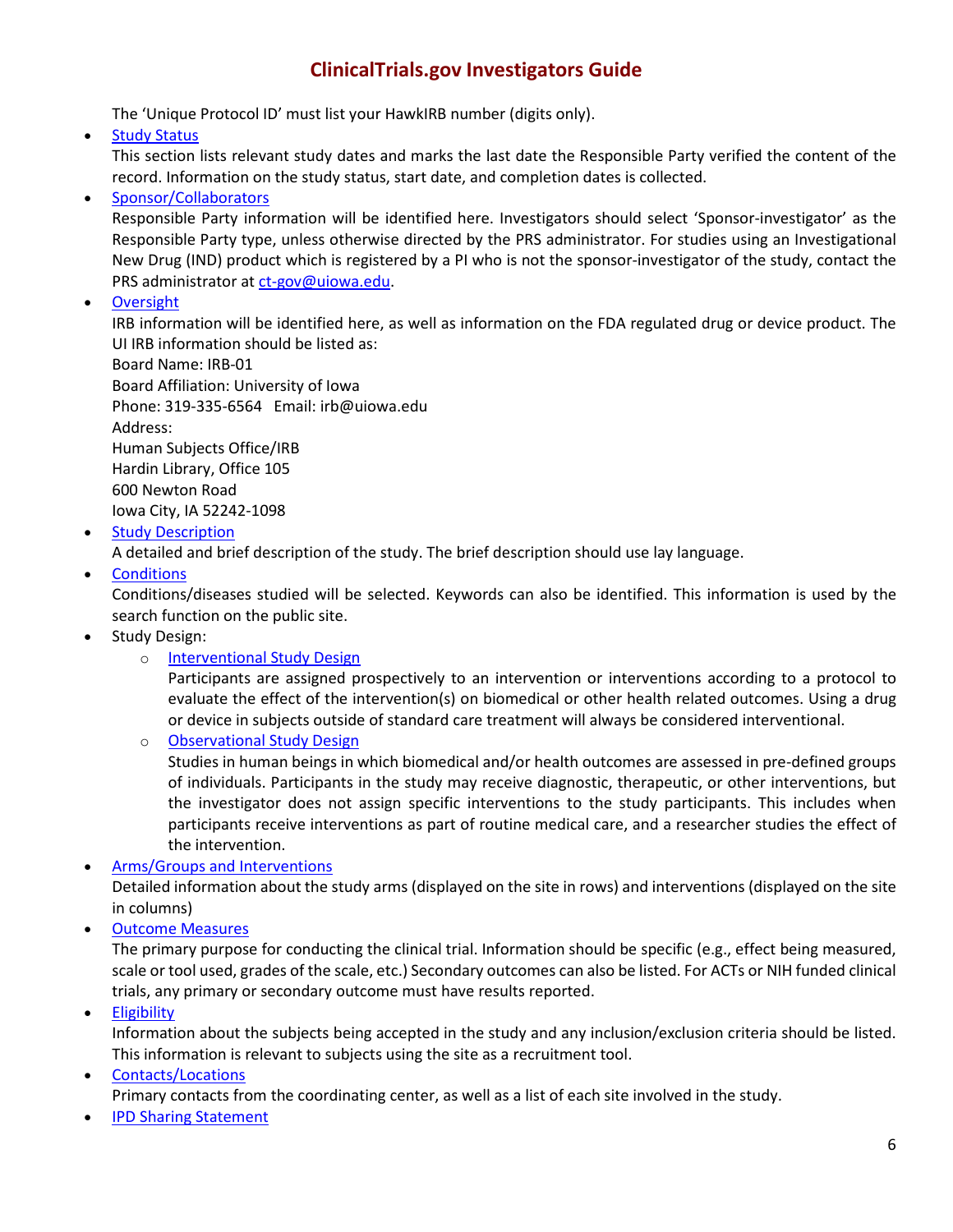Yes/No statement about sharing individual participant data. If 'Yes' is answered, a plan must be described. This section meets the ICMJE requirement for disclosure of a data sharing plan.

#### • [References](https://register.clinicaltrials.gov/prs/app/template/help%2CHelpSingleModule.vm?module=References&uid=U0003GLD&ts=5&cx=crcbzm)

Currently optional. Use to link to previous research and other personal publications. This section is helpful for those using the public site to review previous research in a particular area.

#### <span id="page-6-0"></span>**4.0.2 Documents Section**

The Document Section is for the uploading of study documents (Study Protocol, Statistical Analysis Plan (SAP), and/or Informed Consent Form) to the PRS. Each document must include a cover page with the Official Title of the study, NCT number (if available), and date of the document. Uploaded study documents should be the most recent version reviewed by a human subjects protection review board (if applicable). The full study protocol and SAP are required at the time Results information is submitted.

Uploaded study documents are made available publicly in the study record on the ClinicalTrials.gov website. All documents must be in English and must be converted to Portable Document Format Archive (PDF/A) files. If this format is unable to be obtained prior to uploading, a conversion tool will be used by the PRS. Any documents converted to a PDF/A format by the PRS should be reviewed prior to submitting the study record to assure there were no conversion errors.

All uploaded documents should be evaluated for content and any redacted if necessary. For information on how to redact a document, refer to the [Redaction Guide.](https://hso.research.uiowa.edu/sites/hso.research.uiowa.edu/files/ctgov%20protocol%20redaction%20report.pdf) A previously submitted study document can be deleted from a record even after being made publicly available. However, the deleted document(s) will remain accessible on ClinicalTrials.gov, in the record's History of Changes.

Document Upload Review Checklist

- Documents are in English.
- Documents are in PDF/A (not just PDF) format.
- Each uploaded document contains the original full text of the specified document type.
- Documents do not include any personally identifiable information (PII), such as a participant's name in an ICF.

#### <span id="page-6-1"></span>**4.0.3. Results Section**

The Results portion of your record. All ACTs and NIH-funded studies must report results within 1 year of their primary completion date. Delayed results posting can be requested, but significant justification must be provided. All primary and secondary outcomes must report outcomes in a primary outcome table, as well as the relevant statistics used to examine the data. In addition to the results, information is gathered on participant demographics and movement through the trial, as well as on Adverse Events. Information is provided on [completing the results section,](https://prsinfo.clinicaltrials.gov/results_definitions.html) as well as examples of various [study designs.](https://prsinfo.clinicaltrials.gov/ResultsExamples.pdf)

• [Participant Flow](https://register.clinicaltrials.gov/prs/rrs/help/ResultsHelp?popup=true&HelpContent=screens%2Fhelp%2FhowToReportPopFlow.vm&ContentTitle=Participant+Flow&uid=U0003GLD&ts=7&cx=-x666l6)

Information to document the progress of research participants through each stage of a study in a tabular format, including the number of participants who started, completed, and dropped out of each period of the study based on the sequence in which interventions were assigned. (Identical in purpose to a [CONSORT flow diagram,](http://www.consort-statement.org/consort-statement/flow-diagram0/) but represented as tables). The tabular presentation may be separated into "periods," each of which comprises an interval of study activity. Each period consists of "milestones" for reporting numbers of participants at particular points in time within that period. This module provides information related to study design and description of key events after study enrollment but before group assignment. Simple participant flow template can be found here, [Participant Flow Template.](https://prsinfo.clinicaltrials.gov/results_table_layout/DataEntryTable_PopFlowForm.pdf)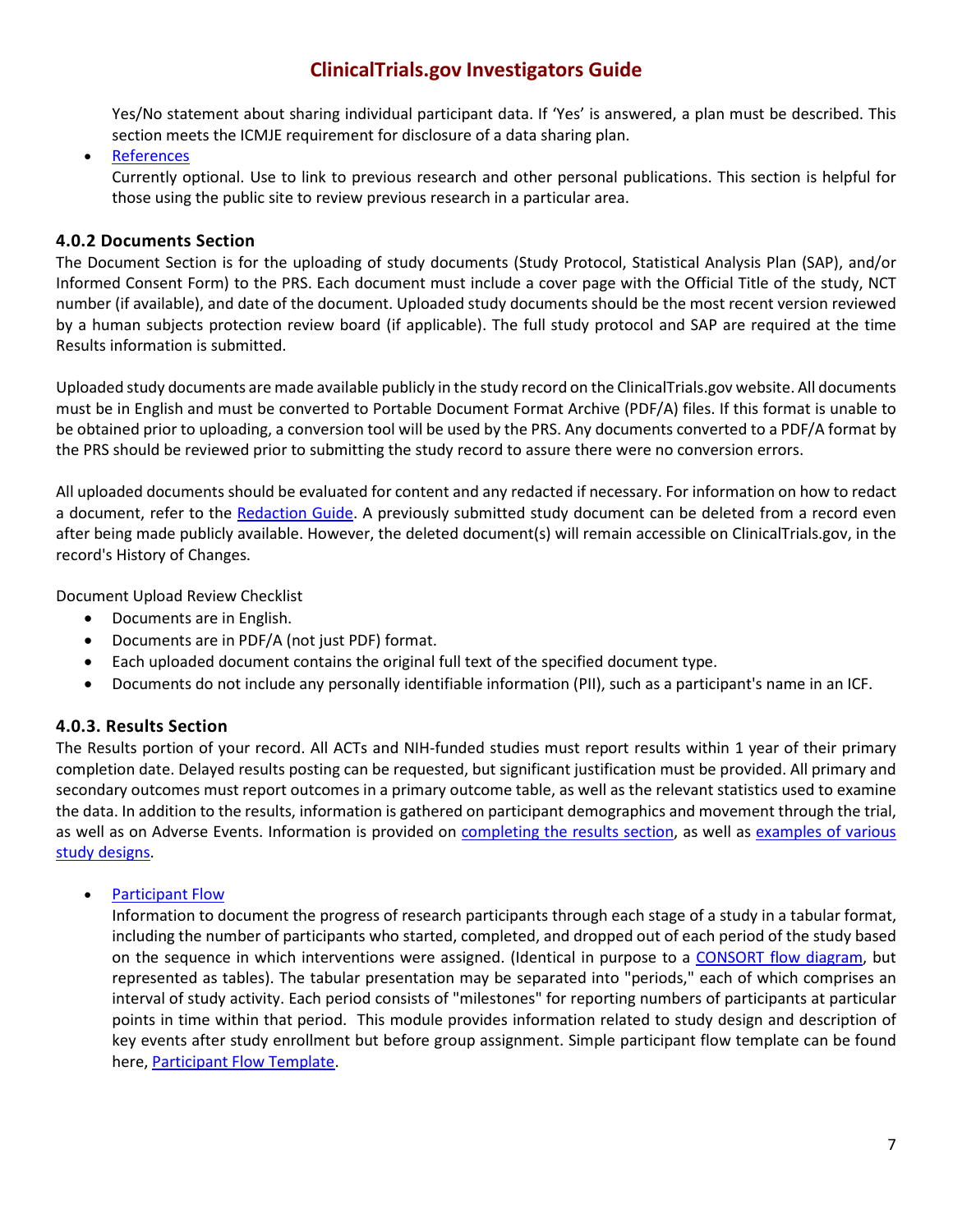#### • [Baseline Characteristics](https://register.clinicaltrials.gov/prs/rrs/help/ResultsHelp?popup=true&HelpContent=screens%2Fhelp%2FhowToReportBaseline.vm&ContentTitle=Baseline+Characteristics&uid=U0003GLD&ts=7&cx=-1is1gu)

Demographic information about study subjects. Age, gender, and ethnicity must be reported. Users can also specify study-specific characteristics. More information on baseline characteristics data preparation can be found here, [Baseline Characteristics Data Preparation Checklist.](https://prsinfo.clinicaltrials.gov/data-prep-checklist-bl.pdf)

• [Outcome Measures and Statistical Analyses](https://register.clinicaltrials.gov/prs/rrs/help/ResultsHelp?popup=true&HelpContent=screens%2Fhelp%2FhowToReportOutcome.vm&ContentTitle=Outcome+Measures+and+Statistical+Analyses&uid=U0003GLD&ts=7&cx=3clllq)

It is a tabular summary of Outcome measure values, by study arm and comparison group. Outcome measure data and relevant statistical analysis information for all primary and secondary outcomes must be reported. Checklist for outcome measure data preparation can be found here, [Outcome Measure Data Preparation Checklist.](https://prsinfo.clinicaltrials.gov/data-prep-checklist-om-sa.pdf) Here are some templates for [Outcome Measure](https://prsinfo.clinicaltrials.gov/results_table_layout/DataEntryTable_OMForm.pdf) and relate[d Statistical Analysis](https://prsinfo.clinicaltrials.gov/results_table_layout/DataEntryTable_StatAnalysisForm.pdf) of the data.

• [Adverse Events](https://register.clinicaltrials.gov/prs/rrs/help/ResultsHelp?popup=true&HelpContent=screens%2Fhelp%2FhowToReportAE.vm&ContentTitle=Adverse+Events&uid=U0003GLD&ts=7&cx=-1qex4d)

Table summary of anticipated and unanticipated serious, other (not including serious) adverse events and All-Cause mortality through the entire duration of the study. The required information for each serious or other adverse event section, includes the adverse event term, affected organ system, number of participants at risk, and number of participants affected, by study arm or comparison group. Here is the [Adverse Event Data](https://prsinfo.clinicaltrials.gov/data-prep-checklist-ae.pdf)  [Preparation Checklist.](https://prsinfo.clinicaltrials.gov/data-prep-checklist-ae.pdf)

• [Limitations and Caveats](https://register.clinicaltrials.gov/prs/rrs/help/ResultsHelp?popup=true&HelpContent=screens%2Fhelp%2FhowToReportAE.vm&ContentTitle=Adverse+Events&uid=U0003GLD&ts=7&cx=-1qex4d) 

Information for significant limitation can be entered here that will help explain the study in more detail. For example, if a study was terminated early, you would describe the reason why in this section.

• [More information](https://register.clinicaltrials.gov/prs/rrs/help/ResultsHelp?popup=true&HelpContent=screens%2Fhelp%2FhowToReportAE.vm&ContentTitle=Adverse+Events&uid=U0003GLD&ts=7&cx=-1qex4d) 

This section includes Disclosures of conflicts of interest and contact for questions about the clinical study results information.

#### **4.0.3.1. Good cause extension request for delayed submission of results information:**

The regulation at [42 CFR 11.44\(e\)\(1\)\(i\)](https://www.ecfr.gov/current/title-42/chapter-I/subchapter-A/part-11) permits a responsible party to request an extension of the deadline for submitting clinical trial results information for good cause. The responsible party must submit the extension request via the ClinicalTrials.gov Protocol Registration and Results System (PRS) prior to the date (i.e., the day before) that results information would otherwise be due according to [42 CFR 11.44\(a\) through \(f\).](https://www.ecfr.gov/current/title-42/chapter-I/subchapter-A/part-11)

The extension request must include

- **a**. Description of the reason(s) why clinical trial results information cannot be provided according to the deadline, with sufficient detail to allow for the evaluation of the request
- **b**. Estimate of the date on which the clinical trial results information will be submitted.

#### **As of Jan 25th, 2022, responsible party cannot submit Good Cause Extension Request in the PRS for Delayed submission of Result Information on/ after the deadline, which is the due date for results information submission ( 1 year from the study's primary completion date).**

The Director of the NIH will provide a response electronically to the responsible party indicating whether the requested extension demonstrates good cause and has been granted.

#### **4.0.4 Record Maintenance and Expectations**

Records registered on ClinicalTrials.gov must be maintained until either results are entered, or the primary and study completion dates have been entered for studies not requiring results reporting. This is true for any record submitted to the PRS for review, regardless of ATC determination or funding requirements. To maintain compliance with ClinicalTrials.gov expectations, records must be:

- Complete
- Accurate
- Up to date
- Free of errors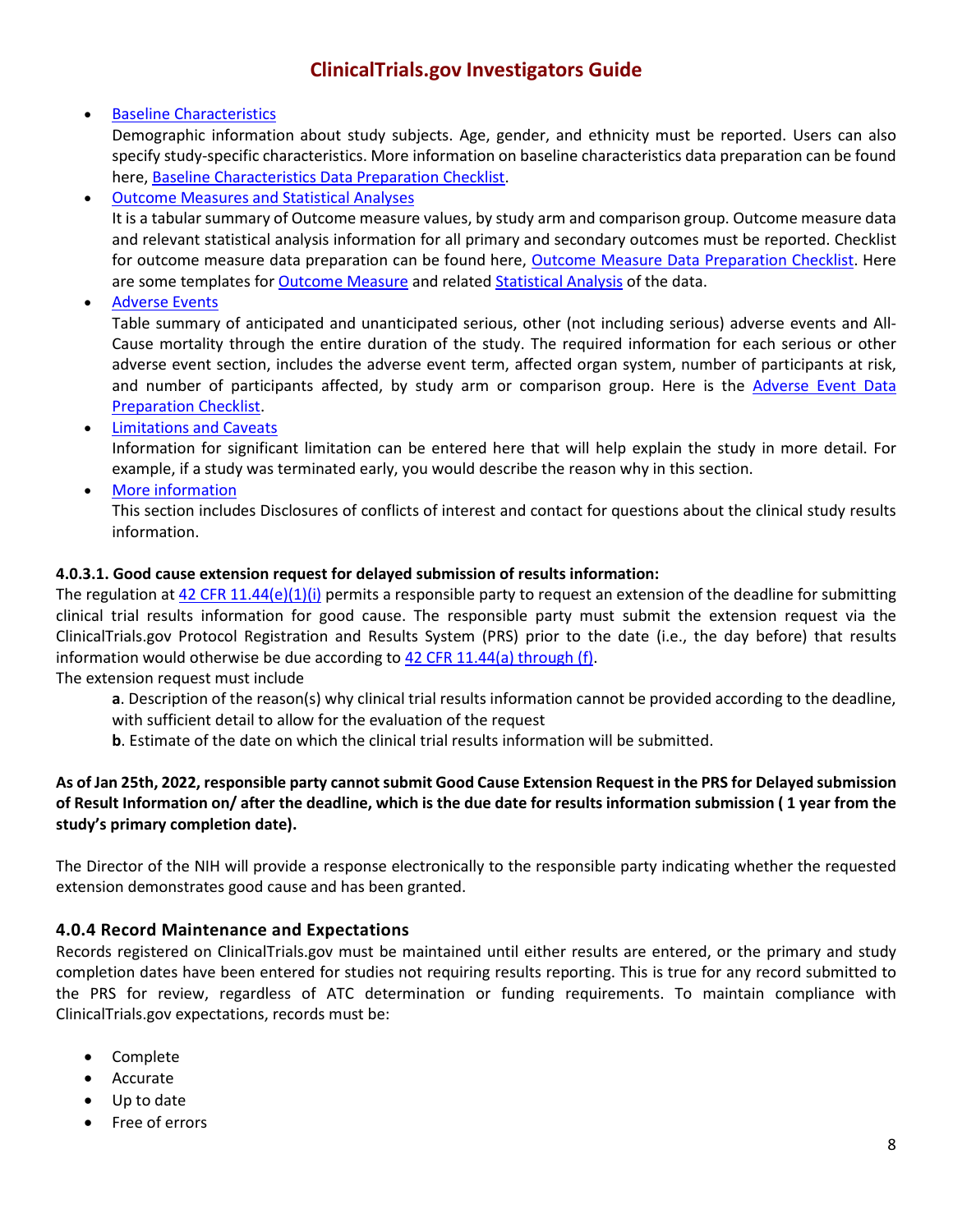The PRS administrator, or ClinicalTrials.gov Departmental Liaison, will notify investigators via email when problems exist in the record. However, investigators should be aware of any issues which currently exist in the record, or issues which may soon become problems, by regularly checking the record. In general, any changes to a study should be indicated in the ClinicalTrials.gov record within 30 days. Similarly, listed dates in the record must not be in the past for 'Anticipated' dates. Records must be updated at least once per year, even if nothing in the record has changed. In the event of no changes, the record verification date is updated to the current month and year, then submitted for review.

Review of the ClinicalTrials.gov record occurs with Continuing Review or modification submissions to the IRB. Investigators should plan to update their ClinicalTrials.gov record prior to these submissions, if necessary. In order to obtain IRB approval, the record must be up-to-date and free of error. However, if an IRB application will lapse before these updates can occur, a ClinicalTrials.gov Help appointment can be scheduled to address the updates outside of the IRB review, allowing for the investigator to avoid a lapse in IRB oversight.

As mentioned previously, the PRS administrator will also notify investigators via email when there are existing issues in a ClincialTrials.gov record. This occurs outside of the IRB review and is another way to help investigators assure compliance with the registration and results reporting policies. Investigators receiving a communication for record updates from the [ct-gov@uiowa.edu](mailto:ct-gov@uiowa.edu) email have 2 weeks to either make the requested updates or respond to the email message with a plan for addressing the issue. If no response to the email is provided and the updates go unaddressed, the investigator's DEO will be notified and asked to assist the investigator in completing the requested tasks. Given the severe penalties to both the investigator and institution, and because records are a public document reflecting the University of Iowa, maintaining compliance is paramount.

Investigators who do not address required updates after help from the DEO is requested will be subject to a meeting with the PRS administrator, HSO Director, and Institutional Official to discuss research expectations at the University of Iowa.

### <span id="page-8-0"></span>5.0 Posting of the Informed Consent Document

The Human Subjects Office, via the PRS Administrator, tracks compliance under the revised Common Rule for uploading of consent documents to a public website for federally funded or supported clinical trials. The IRB tracks this compliance by asking the PI to respond 'Yes' or 'No' to this question on the HawkIRB form, VII.B.1.c. Before the IRB review staff are able to close a study, this question must have a 'Yes' response if the study is a clinical trial and utilizes federal funding. This is also addressed by the IRB at each Continuing Review if the study is closed to accrual and procedures. Publication of this document is typically done on ClinicalTrials.gov but can also be accomplished by posting to regulations.gov.

### <span id="page-8-1"></span>**6.0 PI Departure/Transferring Records**

Departing Responsible Parties and Record Owners must plan ahead before leaving the institution to assure paperwork is completed, records and data are transferred appropriately, and existing clinical and research endeavors are resolved. ClinicalTrials.gov PRS users must assure records and/or responsibilities are resolved prior to departure. To make this process easier follow the steps identified below to assure all records and data issues are resolved and can be appropriately transferred to a new institution.

#### 6.0.1. **PI Departure**

Investigators planning to leave the institution should notify their departments early, as soon as possible. This allows other committees to complete their processes, and assure all pending issues are addressed. The easiest and most efficient way to complete this step is by completing th[e PI Departure Form.](https://dsp.research.uiowa.edu/pi-transferdeparture) Responsible Parties are required to either close their study and complete the ClinicalTrials.gov record, transfer an ongoing record to their new institution, or name a new PI as Responsible Party for the project to continue at UI. For Record Owners who enter data into a record, the PRS administrator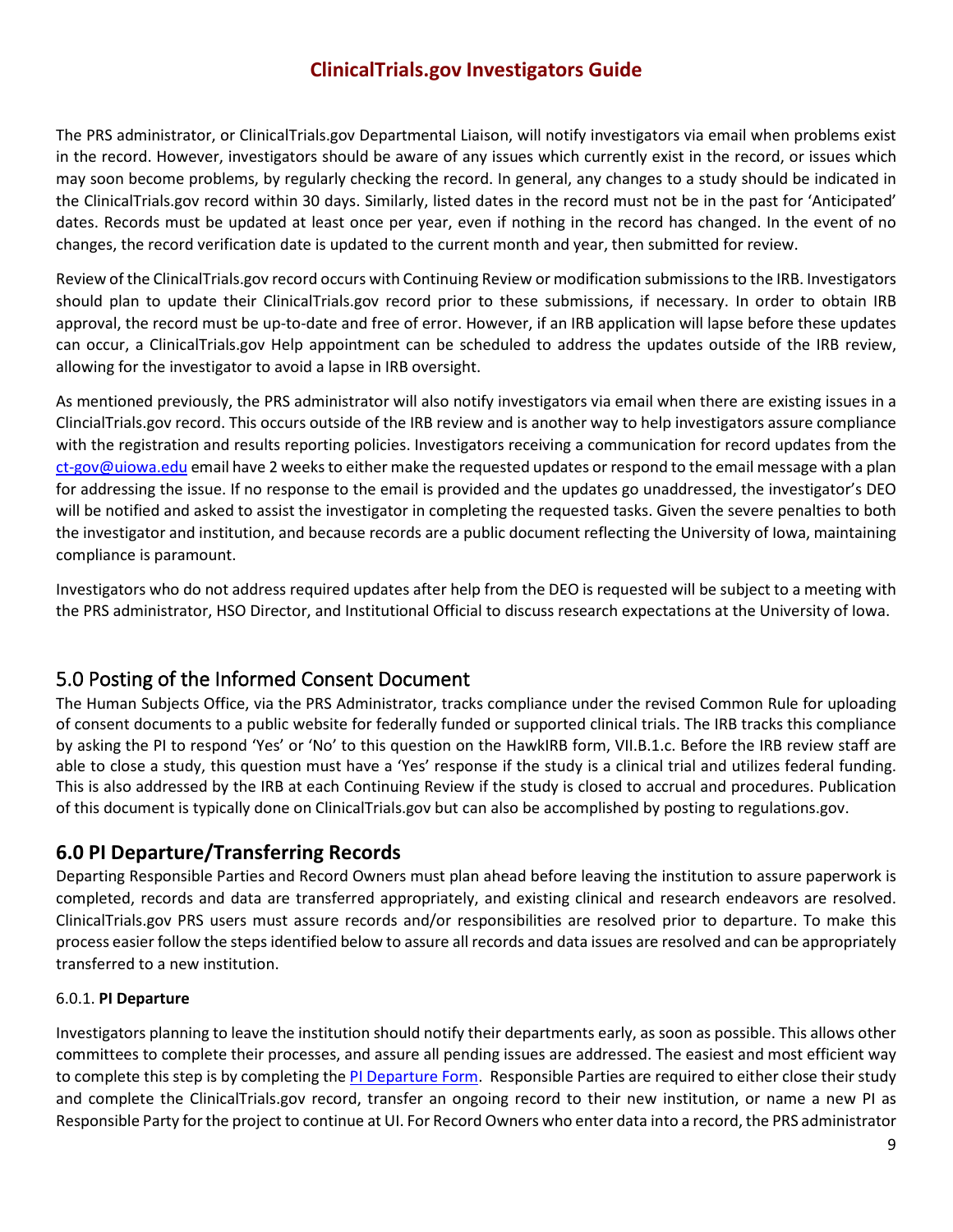should be contacted to name a new Record Owner for the study. If no replacement Record Owners are available, this will default to the PI and Responsible Party of the study.

#### 6.0.2. **PRS Records Transfer**

To transfer a PRS record from one institution to another, you will need the following information:

- 1) The Official Title and NCT number of the record(s) to be transferred
- 2) The name of the institution where records will be transferred
- 3) Agreement from the new institution that a record transfer is acceptable
- 4) Registration in the PRS account at the new institution

With this information in place, you may request a transfer by emailing the PRS team a[t register@clinicaltrials.gov](mailto:register@clinicaltrials.gov) . Transfer requests should CC the University of Iowa PRS Administrator [\(ct-gov@uiowa.edu\)](mailto:ct-gov@uiowa.edu) and the PRS Administrator of the new institution.

The PI Departure Form will notify the PRS Administrator of the planned departure. Once notified, the PRS Administrator will email the investigator and assist in the record transfer process.

#### **7.0 Help and Assistance**

The best source of help can be found on ClinicalTrials.gov via the 'Help' links within each module, and the help menu of the PRS homepage. Additiona[l help](https://clinicaltrials.gov/ct2/manage-recs/resources) an[d tutorials](https://clinicaltrials.gov/ct2/manage-recs/present) can be found on the ClinicalTrials.gov public site. Additionally, th[e Human](https://hso.research.uiowa.edu/)  [Subjects Office website](https://hso.research.uiowa.edu/) provides a condensed version of this information on their ClinicalTrials.gov page.

#### <span id="page-9-0"></span>7.0.1. ClinicalTrials.gov Working Group

The ClinicalTrials.gov Working Group is a group of departmental liaisons who are nominated by departments and trained by the PRS administrator to assist investigators in their respective departments in completing their PRS records and addressing reviewer comments.

Responsibilities of a Departmental Liaison include:

- Collaborate with the IRB Compliance Program and the Human Research Protections Program in the development and maintenance of policy and procedures that will improve compliance with regulations surrounding clinical trials.
- Serve on "ad hoc" working groups that evaluate specific issues and recommend potential improvements to the Network for adoption by the IRB Compliance Program and/or UI Human Research Protections Program.
- Raise potential issues within their respective division/area that are obstacles to complying with FDAAA 801 and requirements from other entities.
- Participate in educational activities about ClinicalTrials.gov; and
- Serve as a resource to other researchers for meeting regulatory as well as institutional requirements and developing best practices.

A complete listing of current ClinicalTrials.gov Working Group members can be viewed at our [page.](https://hso.research.uiowa.edu/clinicaltrialsgov-working-group)

To request help from a member of the ClinicalTrials.gov Working Group, complete a [Help Request Form.](https://workflow.uiowa.edu/entry/new/5603)

Departmental Requests to add a member to the Working Group can be sent to the PRS Administrator by emailing [ct-gov@uiowa.edu.](mailto:ct-gov@uiowa.edu)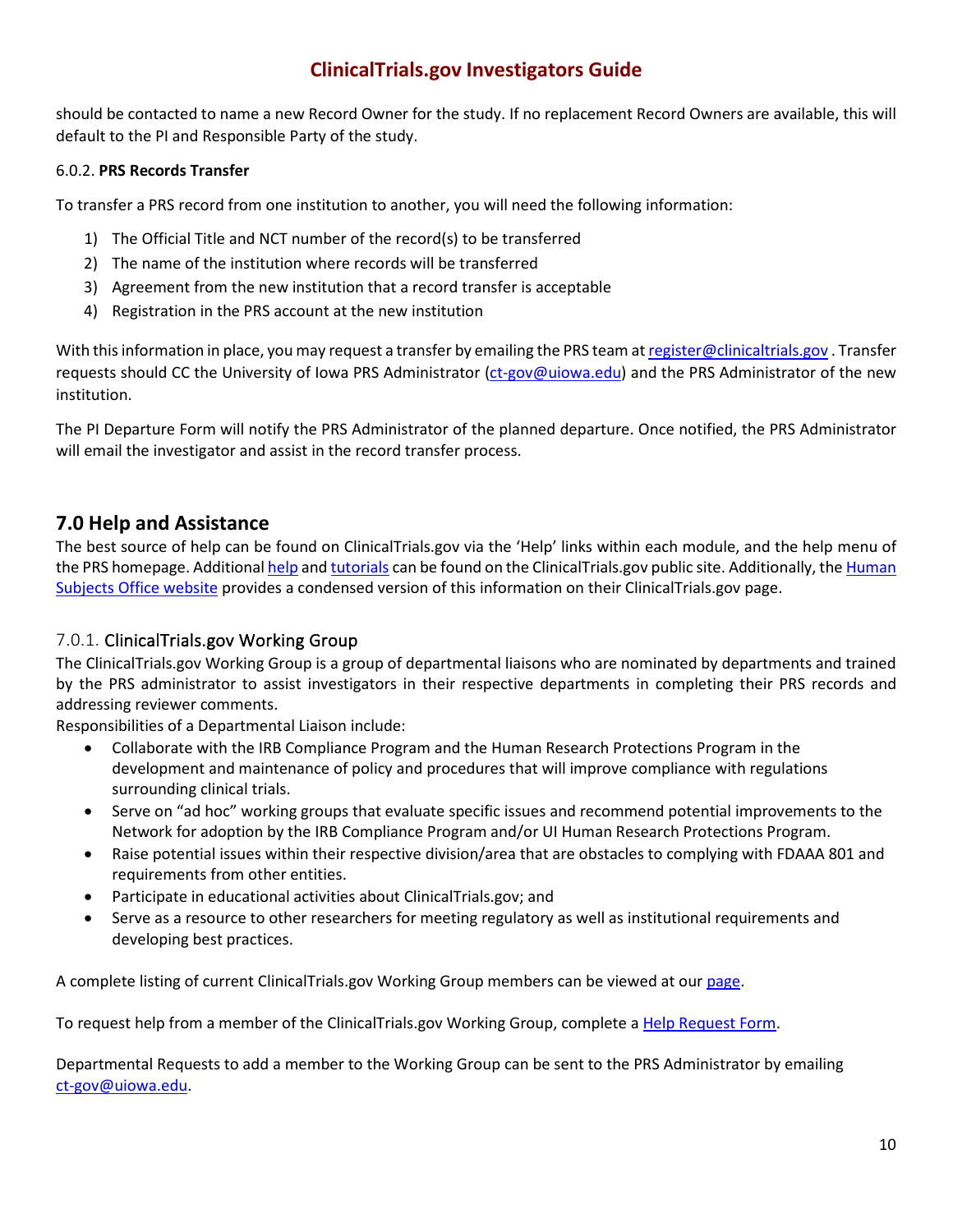#### <span id="page-10-0"></span>8.0 Additional Policies

The federal regulations (FDAAA801; 42 CFR 11) are not the only rules and requirements regarding registration and results reporting on ClinicalTrials.gov. In an effort to show support for the ClinicalTrials.gov initiative, other organizations have adopted policies relating to ClinicalTrials.gov. The two policies that will affect most investigators are those put forth by the NIH and the ICMJE.

#### <span id="page-10-1"></span>8.0.1. [NIH Policy](https://www.federalregister.gov/documents/2016/09/21/2016-22379/nih-policy-on-the-dissemination-of-nih-funded-clinical-trial-information)

The NIH requires any clinical trial utilizing NIH funding to register and report results on ClinicalTrials.gov. However, NIH has defined 'clinical trial' slightly differently than the federal regulations. An NIH clinical trial is defined as:

• 'A research study in which one or more human subjects are prospectively assigned to one or more interventions (which may include placebo or other control) to evaluate the effects of those interventions on health-related biomedical or behavioral outcomes.'

This means that a study not meeting the registration requirements may in fact be required to register on ClinicalTrials.gov if the study utilizes NIH funding. The inclusion of behavioral interventions and outcomes in the definition of 'clinical trial' may be a new concept for many investigators.

As of January 25, 2018, all NIH funding applications/proposals must apply to one of three funding opportunities:

- 1) Clinical Trial Not Allowed
- 2) Clinical Trial Required
- 3) Clinical Trial Optional

An additional funding opportunity was announced November 29, 2018:

4) Basic Experimental Studies with Humans

While not all basic science meets the ACT definition, those that do are required to register and report results on ClinicalTrials.gov. Investigators should be familiar with this policy to be aware of any reporting requirements. NIH will ultimately determine if they consider a study they fund to be a clinical trial under their definition and will notify investigators of this decision in their award letter.

#### <span id="page-10-2"></span>8.0.2. [International Committee of Medical Journal Editors \(ICMJE\) Policy](http://www.icmje.org/recommendations/browse/publishing-and-editorial-issues/clinical-trial-registration.html)

ICMJE journals require all investigators wishing to publish i[n their journals](http://www.icmje.org/journals-following-the-icmje-recommendations/) to register their clinical trial on ClinicalTrials.gov prior to enrolling the first subject. This regulation differs from 42 CFR 11 and FDAAA 801 where investigators have 21 days after enrolling the first subject to register the trial. The ICMJE defines a clinical trial as any research project that prospectively assigns people or a group of people to an intervention, with or without concurrent comparison or control groups, to study the relationship between a health-related intervention and a health outcome.

Health-related interventions are those used to modify a biomedical or health-related outcome; examples include drugs, surgical procedures, devices, behavioral treatments, educational programs, dietary interventions, quality improvement interventions, and process-of-care changes. Health outcomes are any biomedical or health-related measures obtained in patients or participants, including pharmacokinetic measures and adverse events. The ICMJE does not define the timing of first participant enrollment, but best practice dictates registration by the time of first participant consent.

In addition to registration, the ICMJE requires all manuscripts submitted that report clinical trial results to contain a data sharing statement. As of July 1, 2018, all clinical trial results are required to have a data sharing statement. As of July 1, 2019, a data sharing plan is required in the trial's registration. ClinicalTrials.gov currently offers the option to indicate if data sharing occurs through the IPD (individual participant data) statement. If this statement is answered 'Yes,' the required elements of the ICMJE policy will be requested and can be used as a data sharing plan.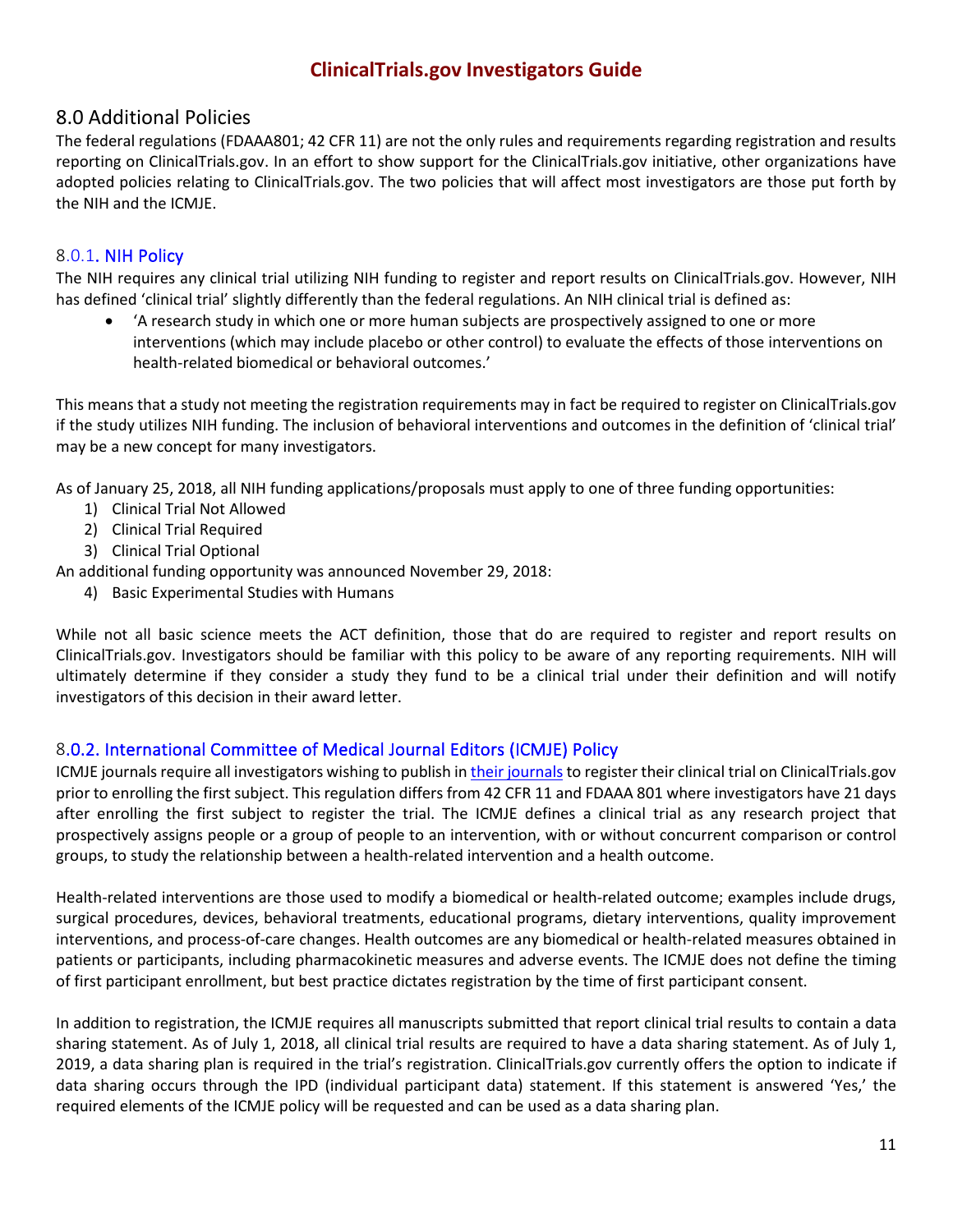### **8.0.3. Regulations and Policies Relating to ClinicalTrials.gov (Federal Regulations, NIH and ICMJE policy)**

|                                                                                  | Table 2 - Varying Regulations and Policies Relating to ClinicalTrials.gov                                                                                                                                                                                                                                                                                                                                                                                                                                                                                                                                                                                                                                                                                                                                                                                                                           |                                                                                                                                                                                                                                                                                                                                                                                                                                                                                |                                                                                                                                                                                                                                                               |  |  |  |
|----------------------------------------------------------------------------------|-----------------------------------------------------------------------------------------------------------------------------------------------------------------------------------------------------------------------------------------------------------------------------------------------------------------------------------------------------------------------------------------------------------------------------------------------------------------------------------------------------------------------------------------------------------------------------------------------------------------------------------------------------------------------------------------------------------------------------------------------------------------------------------------------------------------------------------------------------------------------------------------------------|--------------------------------------------------------------------------------------------------------------------------------------------------------------------------------------------------------------------------------------------------------------------------------------------------------------------------------------------------------------------------------------------------------------------------------------------------------------------------------|---------------------------------------------------------------------------------------------------------------------------------------------------------------------------------------------------------------------------------------------------------------|--|--|--|
| <b>Element</b>                                                                   | <b>Federal Regulations (42 CFR 11)</b>                                                                                                                                                                                                                                                                                                                                                                                                                                                                                                                                                                                                                                                                                                                                                                                                                                                              | <b>NIH Policy</b>                                                                                                                                                                                                                                                                                                                                                                                                                                                              | <b>ICMJE Policy</b>                                                                                                                                                                                                                                           |  |  |  |
| Scope/Applicability                                                              | Applicable clinical trials of FDA-regulated drug,<br>biological, and device products and pediatric post-<br>market surveillance studies of devices required by<br>the FDA under the FD&C Act.<br>Does not apply to phase 1 trials or small feasibility<br>studies.<br>Applicable clinical trials are (1) clinical trials of drug<br>and biological products that are controlled, clinical<br>investigations, other than phase 1 investigations of<br>a product subject to FDA regulation; and (2)<br>prospective clinical studies of health outcomes<br>comparing an intervention with a device product<br>against a control in humans (other than small<br>feasibility studies) or any pediatric post-market<br>surveillance studies required by FDA under the<br>FD&C Act. Applies to public and private sector<br>sponsors and other entities who meet the definition<br>of a responsible party. | All clinical trials funded wholly or<br>partially by NIH.<br>Includes phase 1 clinical trials and<br>trials that do not involve any FDA<br>regulated product such as trials<br>involving only behavioral<br>interventions.<br>Applies to NIH-funded clinical trials<br>where applications or proposals are<br>received by NIH on or after the<br>policy's effective date.<br>Applies to NIH-conducted clinical<br>trials initiated on or after the<br>policy's effective date. | All clinical trials which wish to<br>publish in an ICMJE journal, or<br>its affiliates, must register prior<br>to enrolling the first subject.<br>Currently, only registration is<br>mandated.                                                                |  |  |  |
| <b>Timeframe for</b><br>registration on<br>ClinicalTrials.gov                    | Not later than 21 days after enrollment of the first<br>participant.                                                                                                                                                                                                                                                                                                                                                                                                                                                                                                                                                                                                                                                                                                                                                                                                                                | Not later than 21 days after<br>enrollment of the first participant.                                                                                                                                                                                                                                                                                                                                                                                                           | Prior to enrollment of first<br>subject.                                                                                                                                                                                                                      |  |  |  |
| <b>Registration data</b><br>elements to be<br>submitted to<br>ClinicalTrials.gov | Elements defined in the final rule. Consists of<br>descriptive information, recruitment information,<br>location and contact information, and<br>administrative data.                                                                                                                                                                                                                                                                                                                                                                                                                                                                                                                                                                                                                                                                                                                               | Elements defined in the final rule.<br>Consists of descriptive information,<br>recruitment information, location<br>and contact information, and<br>administrative data.                                                                                                                                                                                                                                                                                                       | Elements defined in the final<br>rule. Consists of descriptive<br>information, recruitment<br>information, location and<br>contact information, and<br>administrative data.                                                                                   |  |  |  |
| Timeframe for results<br>linformation<br>submissions to<br>ClinicalTrials.gov    | Not later than 12 months after primary completion<br>date; possible delay of up to an additional 2 years<br>for trials of unapproved products or of products for<br>which initial FDA marketing approval or clearance is<br>being sought, or approval or clearance of a new use<br>is being sought.                                                                                                                                                                                                                                                                                                                                                                                                                                                                                                                                                                                                 | Not later than 12 months after<br>primary completion date; possible<br>delay of up to an additional 2 years<br>for trials of unapproved products or<br>of products for which initial FDA<br>marketing approval or clearance is<br>being sought, or approval or<br>clearance of a new use is being<br>sought.                                                                                                                                                                   | Not mandated in policy but<br>must meet the requirements of<br>FDAAA 801.                                                                                                                                                                                     |  |  |  |
| <b>Results data elements</b><br>to be submitted to<br>ClinicalTrials.gov         | Elements defined in the final rule. Includes<br>participant flow, demographic and baseline<br>characteristics, outcomes and statistical analyses,<br>adverse events, the protocol, and statistical analysis<br>plan, and administrative information.                                                                                                                                                                                                                                                                                                                                                                                                                                                                                                                                                                                                                                                | Elements defined in the final rule.<br>Includes participant flow,<br>demographic and baseline<br>characteristics, outcomes and<br>statistical analyses, adverse events,<br>the protocol, and statistical analysis<br>plan, and administrative<br>information.                                                                                                                                                                                                                  | Elements defined in the final<br>rule. Includes participant flow,<br>demographic and baseline<br>characteristics, outcomes and<br>statistical analyses, adverse<br>events, the protocol, and<br>statistical analysis plan, and<br>administrative information. |  |  |  |
| Potential<br>compliance                                                          | Identifying clinical trial record as non-compliant in<br>ClinicalTrials.gov.<br><b>Consequences of Non-</b> For Federally funded trials, grant funding can be<br>withheld if required reporting cannot be verified.<br>Civil monetary penalties of up to \$12,462 per day                                                                                                                                                                                                                                                                                                                                                                                                                                                                                                                                                                                                                           | May lead to suspension or<br>termination of current grant or<br>contract funding<br>It can affect future funding<br>decisions.<br>Identifying clinical trial record as<br>non-compliant in Clinical Trials.gov                                                                                                                                                                                                                                                                 | Inability to publish in ICMJE or<br>affiliated journal                                                                                                                                                                                                        |  |  |  |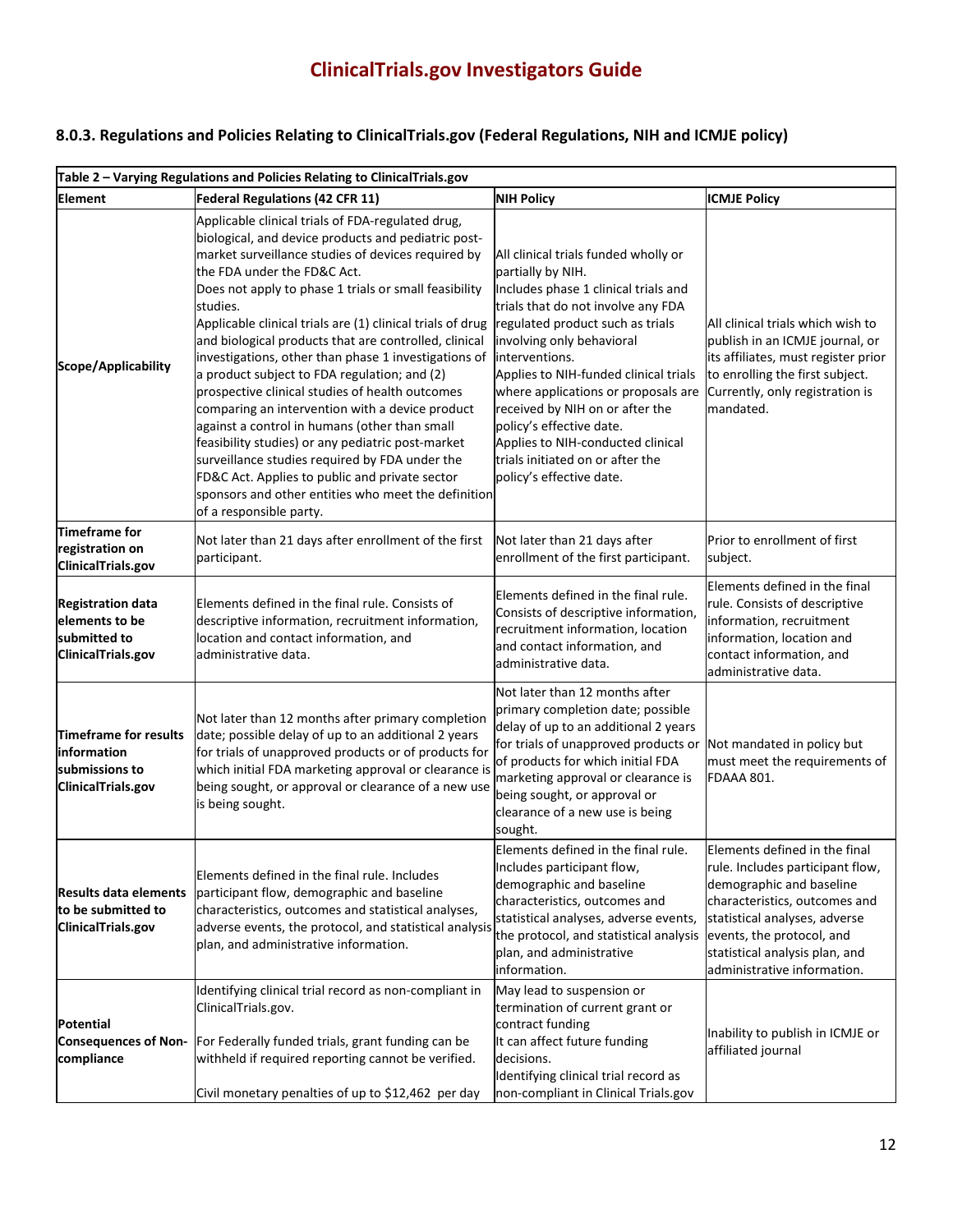#### <span id="page-12-0"></span>8.0.4. Policies Specific to the University of Iowa

- **Unique protocol ID** The unique protocol ID must be input as the IRB number of the approved study. This is so that a link exists between the HawkIRB application and the ClinicalTrials.gov records, which allows PRS administrators to track progress and assure information is accurate and up-to-date.
- **Responsible party designation** The responsible party is the person or entity who initiates the protocol. If the protocol was initiated by an industry sponsor, they are responsible for creating and maintaining the study record. If the investigator initiated the protocol, then they are re responsible party who must create and maintain the record. This is represented in ClinicalTrials.gov under the 'Sponsor/Collaborators' module of the protocol section by selecting 'Sponsor-Investigator' as the responsible party and selecting the investigator's name from the drop-down menu. Note, the 'Principal Investigator' designation is reserved for industry sponsorinitiated studies where a 'Principal Investigator' is designated by the sponsor as the responsible party. This designation is not appropriate in most situations at the University of Iowa and should be discussed with your PRS administrator if you feel this is an appropriate designation.

### <span id="page-12-1"></span>**9.0 REFERENCES**

ACT Checklist [https://prsinfo.clinicaltrials.gov/ACT\\_Checklist.pdf](https://prsinfo.clinicaltrials.gov/ACT_Checklist.pdf) 

ClinicalTrials.gov <https://clinicaltrials.gov/>

Final Rule (42 CFR 11) – [https://www.federalregister.gov/documents/2016/09/21/2016-22129/clinical-trials-registration-and-results](https://www.federalregister.gov/documents/2016/09/21/2016-22129/clinical-trials-registration-and-results-information-submission)[information-submission](https://www.federalregister.gov/documents/2016/09/21/2016-22129/clinical-trials-registration-and-results-information-submission)

Food and Drug Administration Amendment Act Section 801 (FDAAA 801) – <https://www.gpo.gov/fdsys/pkg/PLAW-110publ85/pdf/PLAW-110publ85.pdf>

ClinicalTrials.gov Checklist <https://hso.research.uiowa.edu/sites/hso.research.uiowa.edu/files/ClinicalTrials.gov%20Checklist.pdf>

ICMJE policy <http://www.icmje.org/recommendations/browse/publishing-and-editorial-issues/clinical-trial-registration.html>

International Committee of Medical Journal Editors (ICMJE) Policy <http://www.icmje.org/recommendations/browse/publishing-and-editorial-issues/clinical-trial-registration.html>

Nation Institutes of Health (NIH) Policy

[https://www.federalregister.gov/documents/2016/09/21/2016-22379/nih-policy-on-the-dissemination-of-nih-funded](https://www.federalregister.gov/documents/2016/09/21/2016-22379/nih-policy-on-the-dissemination-of-nih-funded-clinical-trial-information)[clinical-trial-information](https://www.federalregister.gov/documents/2016/09/21/2016-22379/nih-policy-on-the-dissemination-of-nih-funded-clinical-trial-information)

NIH Clinical Trial definition <https://grants.nih.gov/policy/clinical-trials/definition.htm>

Policy for Protection of Human Research Subjects - 45 CFR 46 – <https://www.hhs.gov/ohrp/regulations-and-policy/regulations/45-cfr-46/index.html>